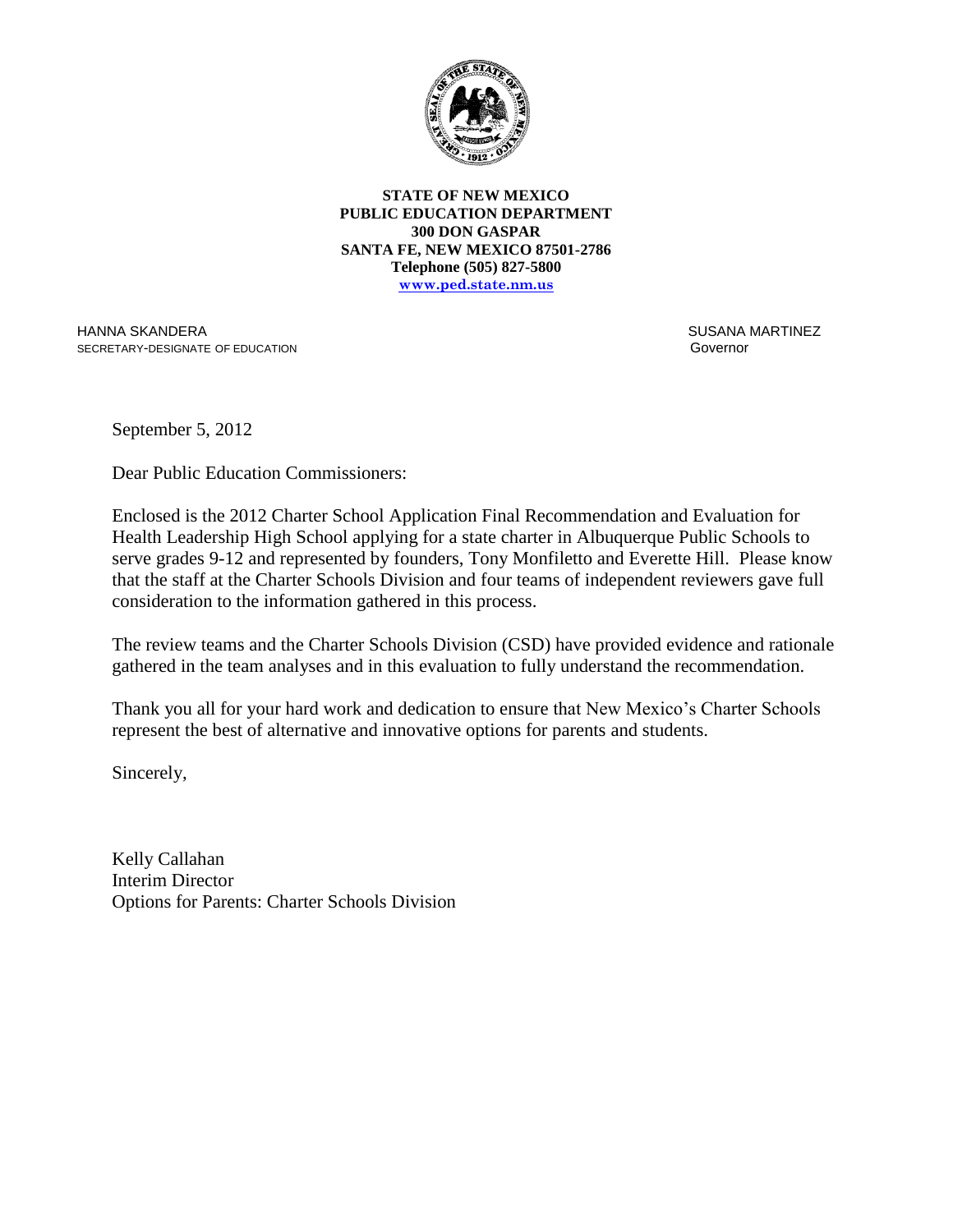### **I. Recommendation**

Approve: | |

Overall the application is complete and adequate; and during their Capacity Interview, the applicant(s) demonstrated the capacity to implement the education and governance/management plans as described in the application. Nothing was identified that would indicate the applicant(s) do not have the experience, knowledge, and competence to successfully open and operate a charter school.

### Approve with Conditions:  $\boxtimes$

Overall the application is complete and adequate; and during their Capacity Interview, the applicant(s) demonstrated the capacity to implement the education and governance/management plans as described in the application. Nothing was identified that would indicate the applicant(s) do not have the experience, knowledge, and competence to successfully open and operate a charter school; however, the conditions listed below are required by law and must be addressed. If the PEC determines that there are any other conditions that need to be addressed, then those should be negotiated in a preliminary contract.

#### **PROPOSED CONDITIONS**

The Applicant will negotiate a preliminary contract with the Public Education Commission pursuant to 22-8B-9.1:

- 1. Obtain standing as an approved Board of Finance
- 2. Secure a facility that meets PSFA Approval
- 3. Complete the planning-year checklist

Deny:  $\Box$ 

Overall the application is either incomplete or inadequate; or during their Capacity Interview, the applicant(s) did not sufficiently demonstrate the experience, knowledge, and competence to successfully open and operate a charter school.

The Charter Schools Act, in paragraph 1 of Subsection L of Section 22-8B-6 NMSA 1978, states that a chartering authority may approve, approve with conditions or deny an application. A chartering authority may deny an application if:

- (1) the application is incomplete or inadequate;
- (2) the application does not propose to offer an educational program consistent with the requirements and purposes of the Charter Schools Act;
- (3) the proposed head administrator or other administrative or fiscal staff was involved with another charter school whose charter was denied or revoked for fiscal management or the proposed head administrator or other administrative or fiscal staff was discharged from a public school for fiscal mismanagement;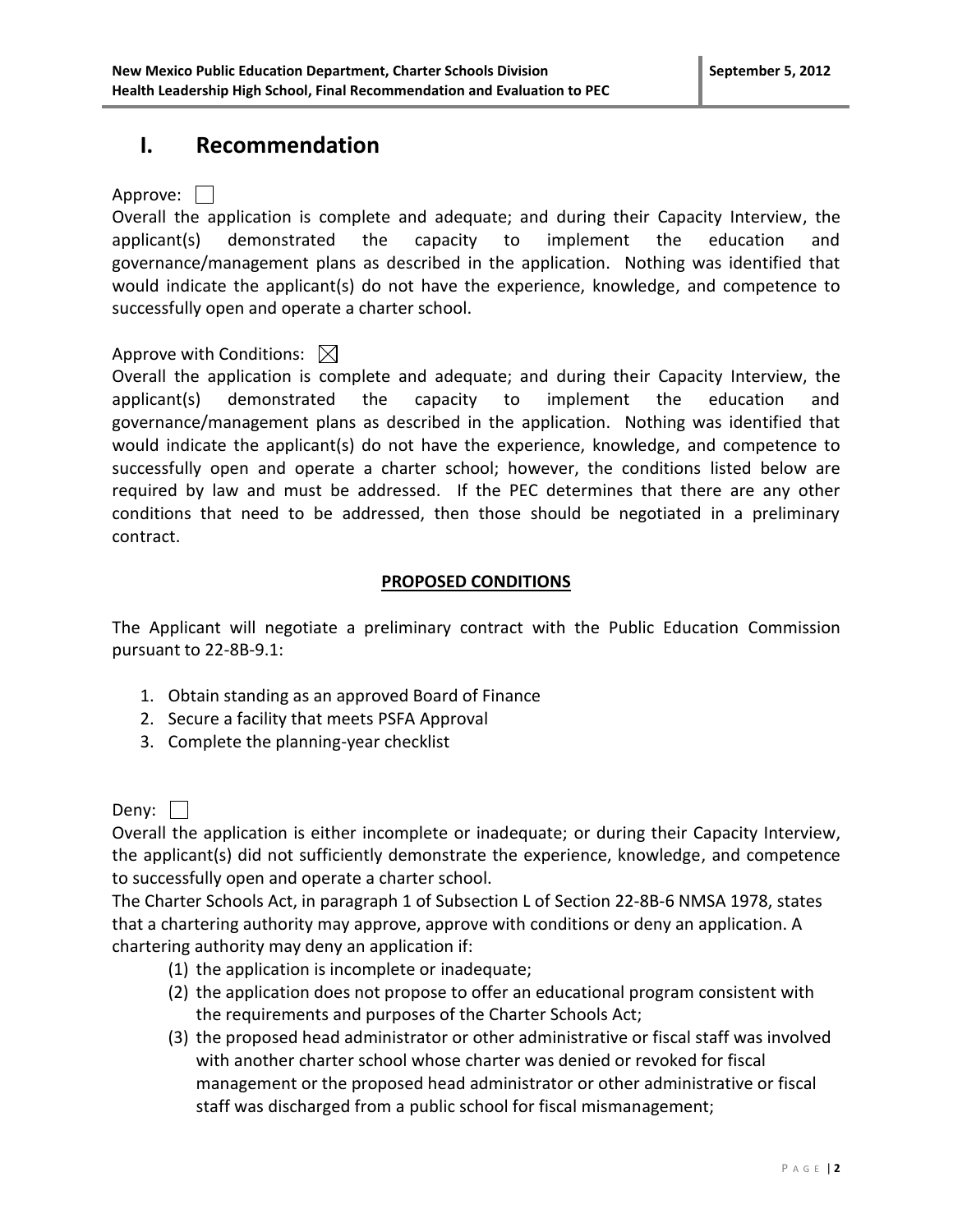- (4) for a proposed state-chartered charter school, it does not request to have the governing body of the charter school designated as a board of finance or the governing body does not qualify as a board of finance; or
- (5) the application is otherwise contrary to the best interests of the charter school's projected students, the local community or the school district in whose geographic boundaries the charter school applies to operate.

#### **OPTIONS FOR PARENTS – CHARTER SCHOOLS DIVISION**

By:

Interim Director of Options for Parents, or Designee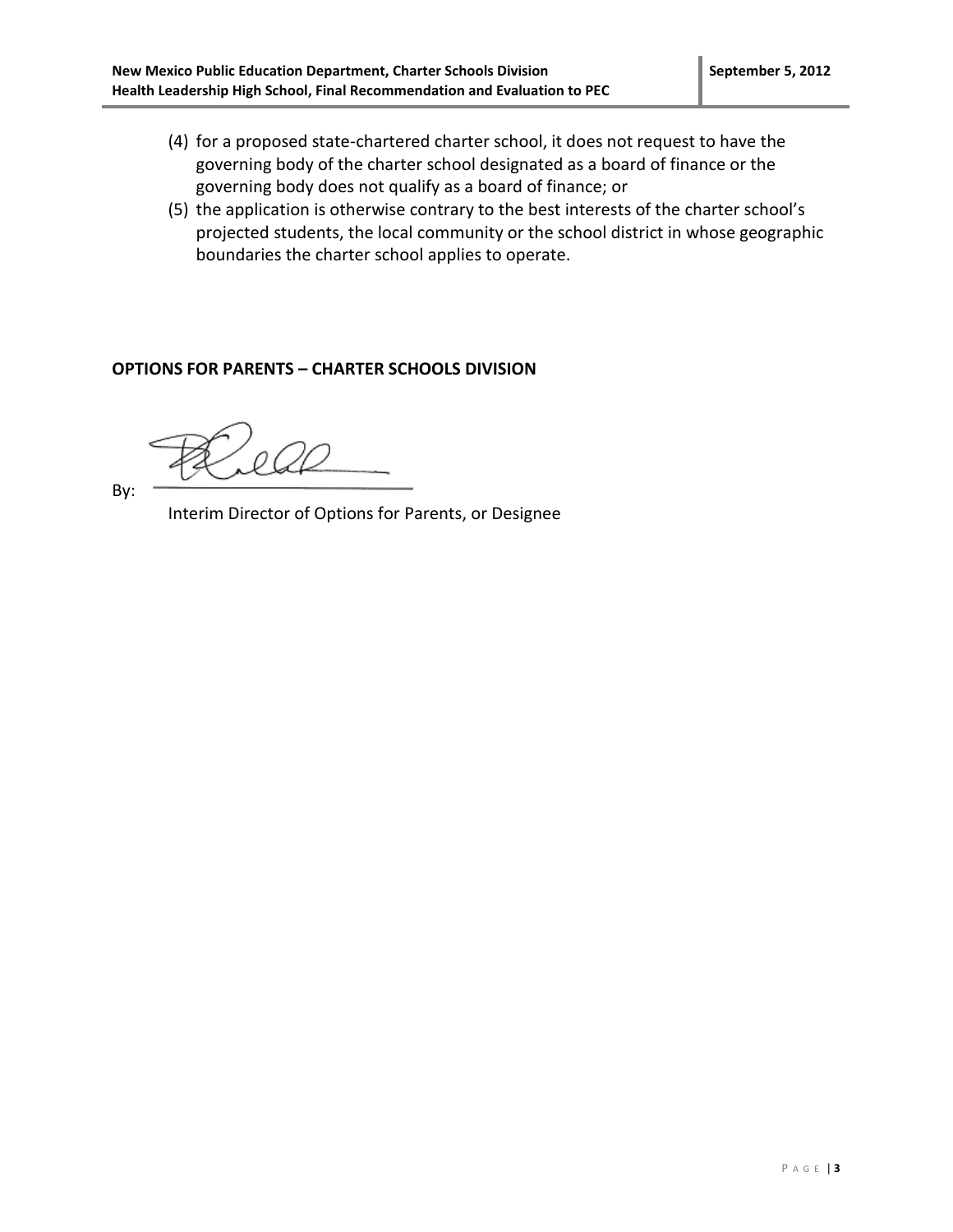# **I. Overall Score Sheet**

| <b>Section</b>                                                      | <b>Points Received</b> | <b>Applicant School's Possible</b><br><b>Points</b> |
|---------------------------------------------------------------------|------------------------|-----------------------------------------------------|
| Application                                                         |                        |                                                     |
| • Executive Summary                                                 | 3                      | 4                                                   |
| • Education Plan/Academic<br>Framework                              | 88.75                  | 106                                                 |
| · Organizational Plan and<br>Governance/Organizational<br>Framework | 69                     | 76                                                  |
| • Business Plan/ Financial<br>Framework                             | 17                     | 18                                                  |
| • Evidence of Support                                               | 10                     | 10                                                  |
| • Required Appendices                                               | $\overline{2}$         | $\overline{2}$                                      |
| Capacity Interview                                                  | 30                     | 30                                                  |
| <b>Overall Score</b>                                                | 219.75                 | 246                                                 |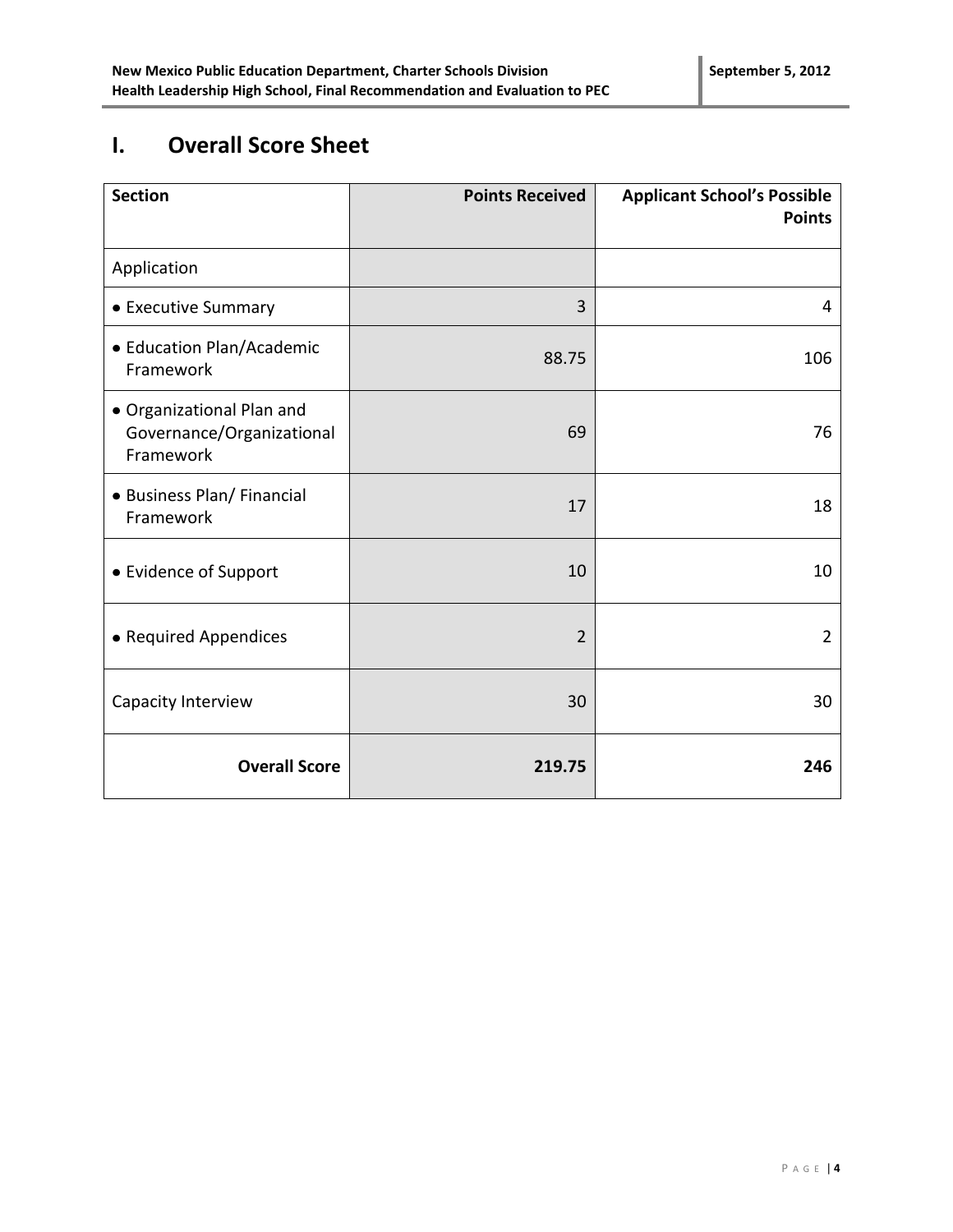## **II. Explanation Regarding Score Sheet**

In the final recommendation and analysis the review team and the CSD considers the overall score as well as the score in each individual section. For example, while the total possible points in the Business Plan only equals 18 points, it is essential that an applicant school score high in this section and have a sound financial plan. If an applicant school receives a low score in this section then the review team carefully considers that in their final analysis. Also please note that while the review team did not score the community input hearing, the review team and the CSD may reference it in the final recommendation and evaluation if pertinent information was offered that contradicts or affirms what was found in the application or the capacity interview. Second, if the applicant school's proposal did not answer any prompt as a result of applicability (e.g., the applicant school will be an elementary school and so did not provide responses to graduation-related prompts) then the review team and CSD will adjust the total possible points in the application section where the non-applicable item(s) is found as well as in the final score.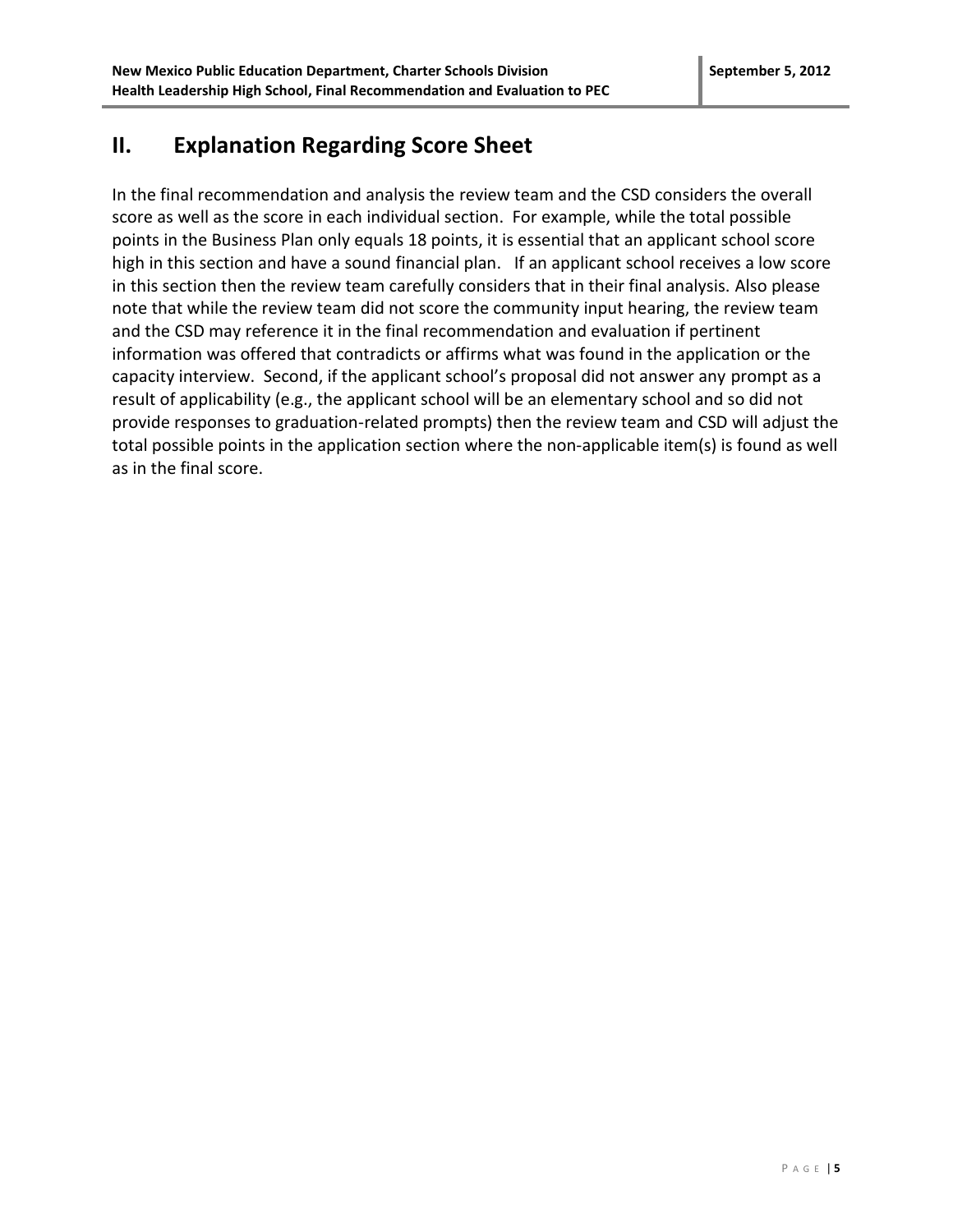### **III. Final Analysis**

| <b>Application Section</b>                  | <b>Points Received</b> | <b>Applicant School's Possible</b><br><b>Points</b> |
|---------------------------------------------|------------------------|-----------------------------------------------------|
| <b>Education Plan/Academic</b><br>Framework | 88.75                  | 106                                                 |

Evidence/Statements Supporting Score in this Section

The Education Plan section of the application requires the applicants' description of the proposed school's size, vision, mission, goals, curriculum, graduation requirements, instructional program, how special populations will be served, and its assessment and accountability plan.

The vision and mission are clearly stated. The school intends to serve grades 9-12 and students from 14- 24 years of age\* with a requested enrollment cap of 430.

Educational goals are presented for each of the eight areas required by the application. Overall, the goals presented contain necessary information, but will need to be refined to meet all of the stated evaluation criteria. It is unclear, however, if all of the goals presented apply to both the day program and the evening program, or if separate goals need to be developed for the evening program to ensure accountability. The attendance goal does address each program separately. These issues would be addressed during the contract negotiation process if the application is approved.

The applicants did not choose to develop optional organizational goals.

The philosophical approach and curriculum framework are clearly presented; the curricular approach and curriculum descriptions, however, lack some detail as each is in the developmental stage. The elements of curriculum and instructional program development are identified; however, timelines for collaborative development by staff and health professional are vague. A course scope and sequence is included as appendix A.

Special Populations are addressed with some minor lack of detail noted in the analysis; overall, this subsection of the application demonstrates plans and capacity to meet the needs of special populations.

The Assessment and Accountability subsection provides general information regarding assessments to be used, data-driven instruction, corrective actions and reporting; however, some details are lacking in this subsection such as clear identification of the specific assessments to be administered by grade level or to groups of students.

The applicants address key required elements of the application and evaluation rubrics for this section; however, the application narrative reflects a lack of attention to supporting details to provide depth and clarity for each requirement.

*\* The application identified a target student population; however, the targeted student population cannot be exclusive and all applicants who may exceed the age range and/or demographic description identified must be afforded equal opportunity and access to the proposed school.*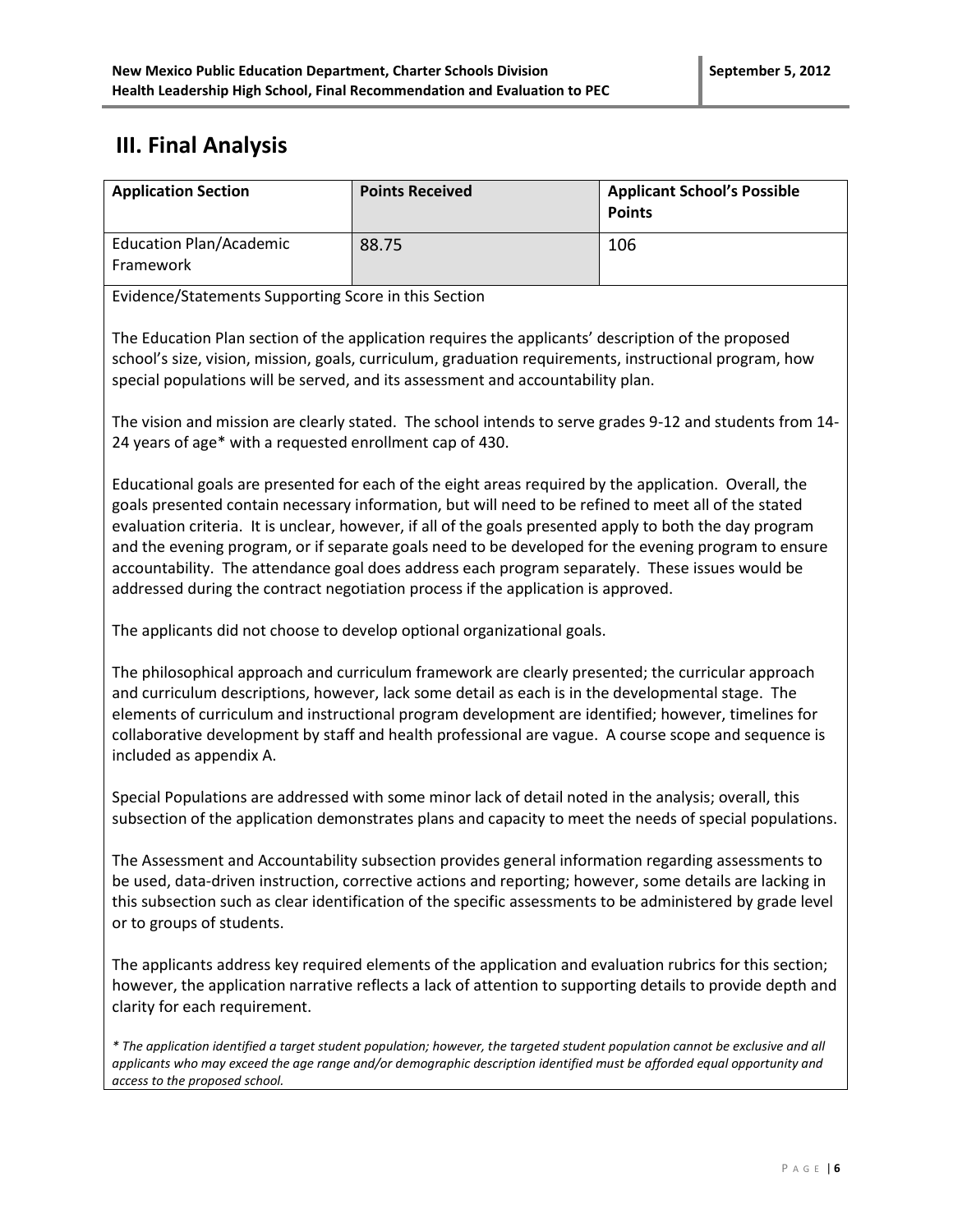| <b>Application Section</b>                                        | <b>Points Received</b> | <b>Applicant School's Possible</b><br><b>Points</b> |
|-------------------------------------------------------------------|------------------------|-----------------------------------------------------|
| Organizational Plan and<br>Governance/Organizational<br>Framework | 69                     | 76                                                  |

Evidence/Statements Supporting Score in this Section

The Organizational Plan and Governance section of the application requires the applicants to address the governing body creation/capacity, governing body training and evaluation, leadership and management, organizational structure of the school, employee relationships,

community/parent/employee involvement in governance, student policies, student recruitment and enrollment, legal compliance, partnership/contractor relationship (if applicable), waivers, transportation and food, and facilities.

The description of the founders' qualifications and the composition of the proposed governing body reflect a wide range of expertise, knowledge and experience, and demonstrate the capacity to oversee a successful public charter school. Governing body training is addressed and budgeted, and governing body self-evaluation tools are identified for use annually. The governing body oversight plan is sound.

An experienced Principal for the proposed school has been selected and the position is currently funded by a Kellogg Foundation grant.

The organizational structure is clear and well designed. The staffing plan (page 55) is aligned with the budget. Instructional-hour requirements are met for both the day program and the evening reengagement program. An explanation of the relationship between the school and the employees is provided and policies are established.

Community involvement is a strong component of the proposed school; however, some detail is lacking in the description of parental and professional educator involvement in the governance and operation of the school and in addressing complaints from the community and/or parent body.

Adequate student policies are provided and student recruitment and enrollment are adequately addressed. A Conflict of Interest Policy is provided, however, the legal compliance subsection is not fully addressed.

Based on the application narrative, the partnership/contractor relationship between HLHS and the High School Leadership Network is not clearly presented. The application states that no governance relationship will exist between HLHS and any other organization. However, the application also states that HLHS will become a member of the High School Leadership Network (HSLN) and receive services through its affiliation. The Center will incubate a network of four or five schools located in New Mexico as a part of the Leadership High School Network. From \$0 to \$50,000 over a 5-year term has been placed in the budget for this membership. Legal implications of the relationship, if any, are unclear. P. 65

Waivers to be requested are adequately addressed. The proposed school will provide transportation and food services. Although a facility has not been identified, a PSFA letter approving the facilities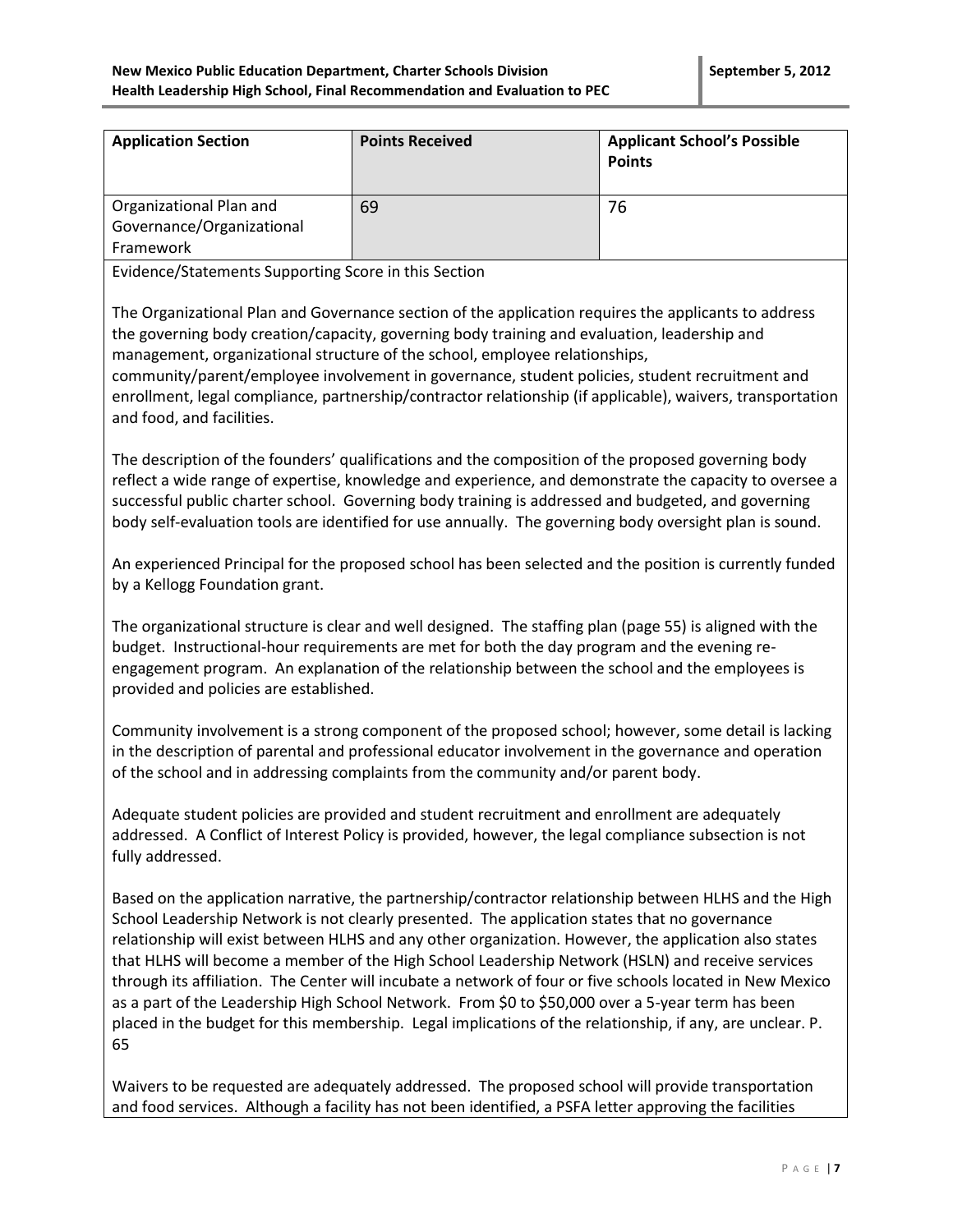master plan is provided.

As in the previous section, the applicants address most key elements required by the application and evaluation rubrics for this section; however, the application narrative reflects a lack of attention to supporting details and to providing depth and clarity for each subsection of the application.

| <b>Application Section</b>                  | <b>Points Received</b> | <b>Applicant School's Possible</b><br><b>Points</b> |
|---------------------------------------------|------------------------|-----------------------------------------------------|
| <b>Business Plan/Financial</b><br>Framework | 17                     | 18                                                  |

Evidence/Statements Supporting Score in this Section

The Business Plan/Financial Framework Section requires the applicants to address projected revenue, a five-year budget plan based on the revenue, financial policies and oversight, compliance, and sustainability.

Information provided in this section demonstrates an understanding of revenue and expenditures necessary to operate a public school and to meet requirements of law. The school budget is based on realistic revenue and expenditure projections, valid assumptions, and supports the mission and educational program of the school.

| <b>Application Section</b>                                     | <b>Points Received</b> | <b>Applicant School's Possible</b><br><b>Points</b> |
|----------------------------------------------------------------|------------------------|-----------------------------------------------------|
| Executive Summary, Evidence of<br>Support, Required Appendices | 15                     | 16                                                  |

Evidence/Statements Supporting Score in this Section

The proposed Health Leadership High School will be located in South Valley or Southwest Mesa. The model/focus of the proposed school is clearly stated. However, how the school will be more effective than existing public schools is not fully addressed in the Executive Summary and the sources of the data presented on pages 1 and 3 are unclear.

The applicant demonstrates community support for the proposed school through community and business relationships. Community outreach activities are designed to reach the targeted student population. Community involvement, outreach, and support are strengths of this proposed school. The co-founders cite extensive experience with the community the school intends to serve.

All required appendices are provided.